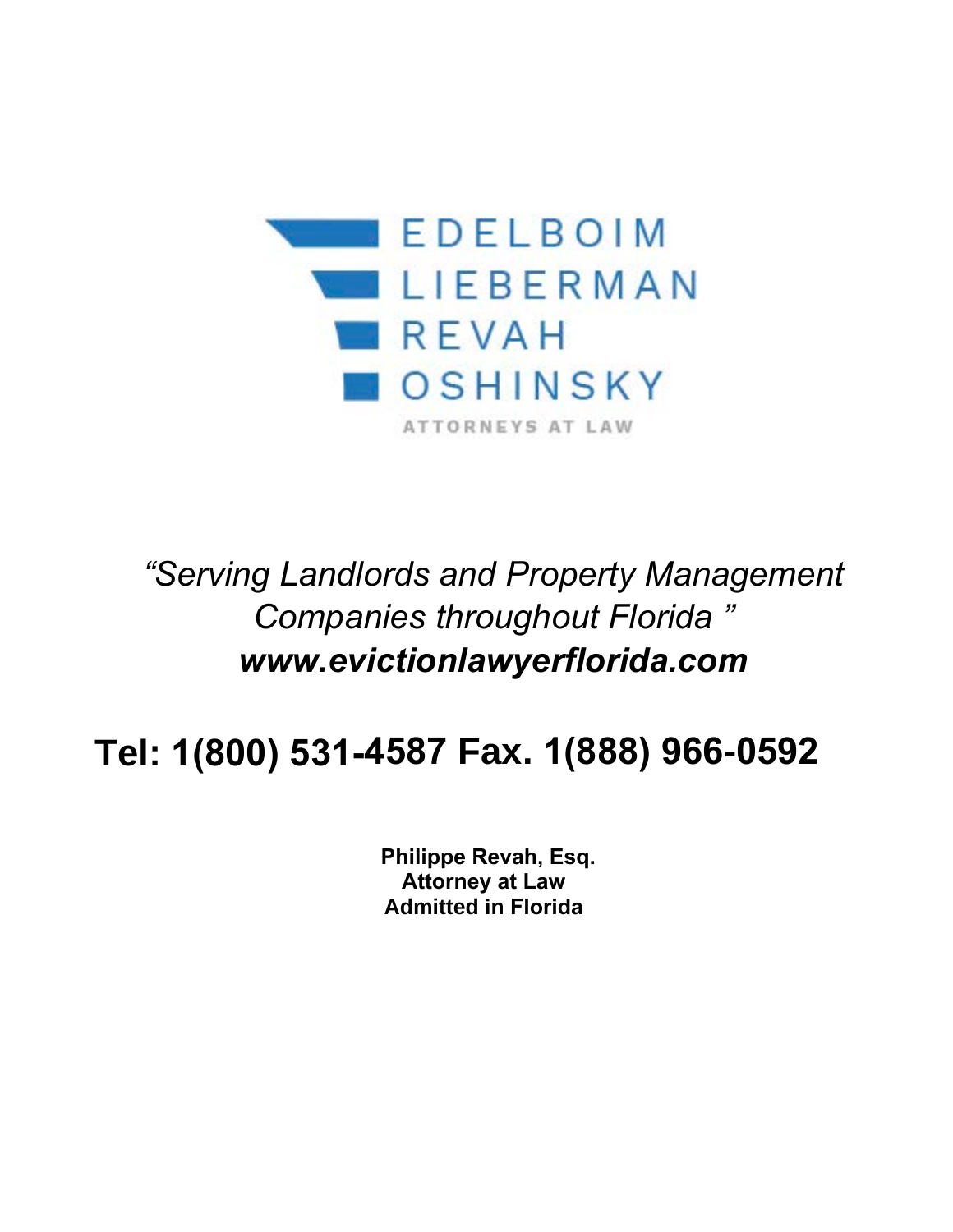# **RESIDENTIAL TENANCIES Florida Statutes Chapter 83, Part 2,**

- [83.40 Short title.](#page-1-0)  [83.41 Application.](#page-1-1)  [83.42 Exclusions from application of part.](#page-1-2)  [83.43 Definitions.](#page-1-3)  [83.44 Obligation of good faith.](#page-2-0)  83.45 Unconscionable rental agreement or provision. [83.46 Rent; duration of tenancies.](#page-2-2)  83.47 Prohibited provisions in rental agreements. [83.48 Attorney's fees.](#page-3-1)  [83.49 Deposit money or advance rent; duty of landlord](#page-3-2)  [and tenant.](#page-3-2)  [83.50 Disclosure.](#page-5-0)  [83.51 Landlord's obligation to maintain premises.](#page-5-1)  [83.52 Tenant's obligation to maintain dwelling unit.](#page-6-0)  [83.53 Landlord's access to dwelling unit.](#page-6-1)  83.535 Flotation bedding system; restrictions on use. [83.54 Enforcement of rights and duties; civil action.](#page-6-3)  [83.55 Right of action for damages.](#page-6-3)  [83.56 Termination of rental agreement.](#page-7-0)  [83.57 Termination of tenancy without specific term.](#page-8-0)  [83.575 Termination of tenancy with specific duration.](#page-8-1)  [83.58 Remedies; tenant holding over.](#page-8-2)  [83.59 Right of action for possession.](#page-8-3)  [83.595 Choice of remedies upon breach by tenant.](#page-9-0)  [83.60 Defenses to action for rent or possession;](#page-9-1)  [procedure.](#page-9-1)  [83.61 Disbursement of funds in registry of court; prompt](#page-10-0)  [final hearing.](#page-10-0)  [83.62 Restoration of possession to landlord.](#page-10-1)  [83.625 Power to award possession and enter money](#page-10-2)  judgment. [83.63 Casualty damage.](#page-11-0)  [83.64 Retaliatory conduct.](#page-11-1)  [83.67 Prohibited practices.](#page-11-2)  83.681 Orders to enjoin violations of this part. 83.682 Termination of rental agreement by a [servicemember.](#page-12-1)
- <span id="page-1-1"></span><span id="page-1-0"></span>**83.40 Short title.**--This part shall be known as the "Florida Residential Landlord and Tenant Act."

**83.41 Application.**--This part applies to the rental of a dwelling unit.

<span id="page-1-2"></span>**83.42 Exclusions from application of part.**--This part does not apply to:

(1) Residency or detention in a facility, whether public or private, when residence or detention is incidental to the provision of medical, geriatric, educational, counseling, religious, or similar services.

(2) Occupancy under a contract of sale of a dwelling unit or the property of which it is a part in which the buyer has paid at least 12 months' rent or in which the buyer has paid at least 1 month's rent and a deposit of at least 5 percent of the purchase price of the property.

(3) Transient occupancy in a hotel, condominium, motel, roominghouse, or similar public lodging, or transient occupancy in a mobile home park.

- (4) Occupancy by a holder of a proprietary lease in a cooperative apartment.
- (5) Occupancy by an owner of a condominium unit.

<span id="page-1-3"></span>**83.43 Definitions.**--As used in this part, the following words and terms shall have the following meanings unless some other meaning is plainly indicated:

(1) "Building, housing, and health codes" means any law, ordinance, or governmental regulation concerning health, safety, sanitation or fitness for habitation, or the construction, maintenance, operation, occupancy, use, or appearance, of any dwelling unit.

(2) "Dwelling unit" means: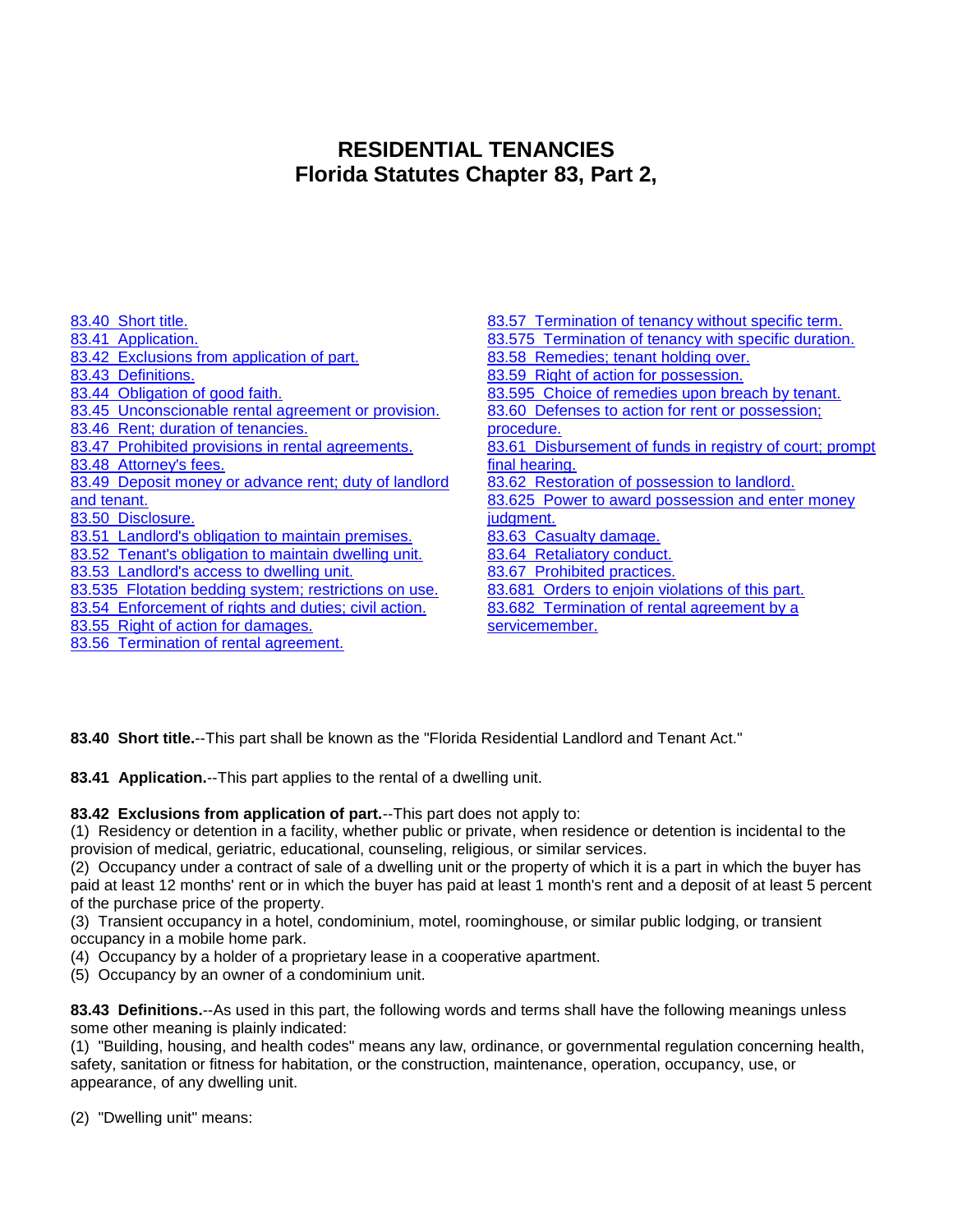(a) A structure or part of a structure that is rented for use as a home, residence, or sleeping place by one person or by two or more persons who maintain a common household.

(b) A mobile home rented by a tenant.

(c) A structure or part of a structure that is furnished, with or without rent, as an incident of employment for use as a home, residence, or sleeping place by one or more persons.

(3) "Landlord" means the owner or lessor of a dwelling unit.

(4) "Tenant" means any person entitled to occupy a dwelling unit under a rental agreement.

(5) "Premises" means a dwelling unit and the structure of which it is a part and a mobile home lot and the appurtenant facilities and grounds, areas, facilities, and property held out for the use of tenants generally.

(6) "Rent" means the periodic payments due the landlord from the tenant for occupancy under a rental agreement and any other payments due the landlord from the tenant as may be designated as rent in a written rental agreement.

(7) "Rental agreement" means any written agreement, or oral agreement if for less duration than 1 year, providing for use and occupancy of premises.

(8) "Good faith" means honesty in fact in the conduct or transaction concerned.

(9) "Advance rent" means moneys paid to the landlord to be applied to future rent payment periods, but does not include rent paid in advance for a current rent payment period.

(10) "Transient occupancy" means occupancy when it is the intention of the parties that the occupancy will be temporary.

(11) "Deposit money" means any money held by the landlord on behalf of the tenant, including, but not limited to, damage deposits, security deposits, advance rent deposit, pet deposit, or any contractual deposit agreed to between landlord and tenant either in writing or orally.

(12) "Security deposits" means any moneys held by the landlord as security for the performance of the rental agreement, including, but not limited to, monetary damage to the landlord caused by the tenant's breach of lease prior to the expiration thereof.

(13) "Legal holiday" means holidays observed by the clerk of the court.

(14) "Servicemember" shall have the same meaning as provided in s. 250.01.

(15) "Active duty" shall have the same meaning as provided in s. 250.01.

(16) "State active duty" shall have the same meaning as provided in s. 250.01.

(17) "Early termination fee" means any charge, fee, or forfeiture that is provided for in a written rental agreement and is assessed to a tenant when a tenant elects to terminate the rental agreement, as provided in the agreement, and vacates a dwelling unit before the end of the rental agreement. An early termination fee does not include:

(a) Unpaid rent and other accrued charges through the end of the month in which the landlord retakes possession of the dwelling unit.

(b) Charges for damages to the dwelling unit. (c) Charges associated with a rental agreement settlement, release, buy-out, or accord and satisfaction agreement.

<span id="page-2-0"></span>**83.44 Obligation of good faith.**--Every rental agreement or duty within this part imposes an obligation of good faith in its performance or enforcement.

#### <span id="page-2-1"></span>**83.45 Unconscionable rental agreement or provision.**--

(1) If the court as a matter of law finds a rental agreement or any provision of a rental agreement to have been unconscionable at the time it was made, the court may refuse to enforce the rental agreement, enforce the remainder of the rental agreement without the unconscionable provision, or so limit the application of any unconscionable provision as to avoid any unconscionable result.

(2) When it is claimed or appears to the court that the rental agreement or any provision thereof may be unconscionable, the parties shall be afforded a reasonable opportunity to present evidence as to meaning, relationship of the parties, purpose, and effect to aid the court in making the determination.

#### <span id="page-2-2"></span>**83.46 Rent; duration of tenancies.**--

(1) Unless otherwise agreed, rent is payable without demand or notice; periodic rent is payable at the beginning of each rent payment period; and rent is uniformly apportionable from day to day.

(2) If the rental agreement contains no provision as to duration of the tenancy, the duration is determined by the periods for which the rent is payable. If the rent is payable weekly, then the tenancy is from week to week; if payable monthly, tenancy is from month to month; if payable quarterly, tenancy is from quarter to quarter; if payable yearly, tenancy is from year to year.

(3) If the dwelling unit is furnished without rent as an incident of employment and there is no agreement as to the duration of the tenancy, the duration is determined by the periods for which wages are payable. If wages are payable weekly or more frequently, then the tenancy is from week to week; and if wages are payable monthly or no wages are payable, then the tenancy is from month to month. In the event that the employee ceases employment, the employer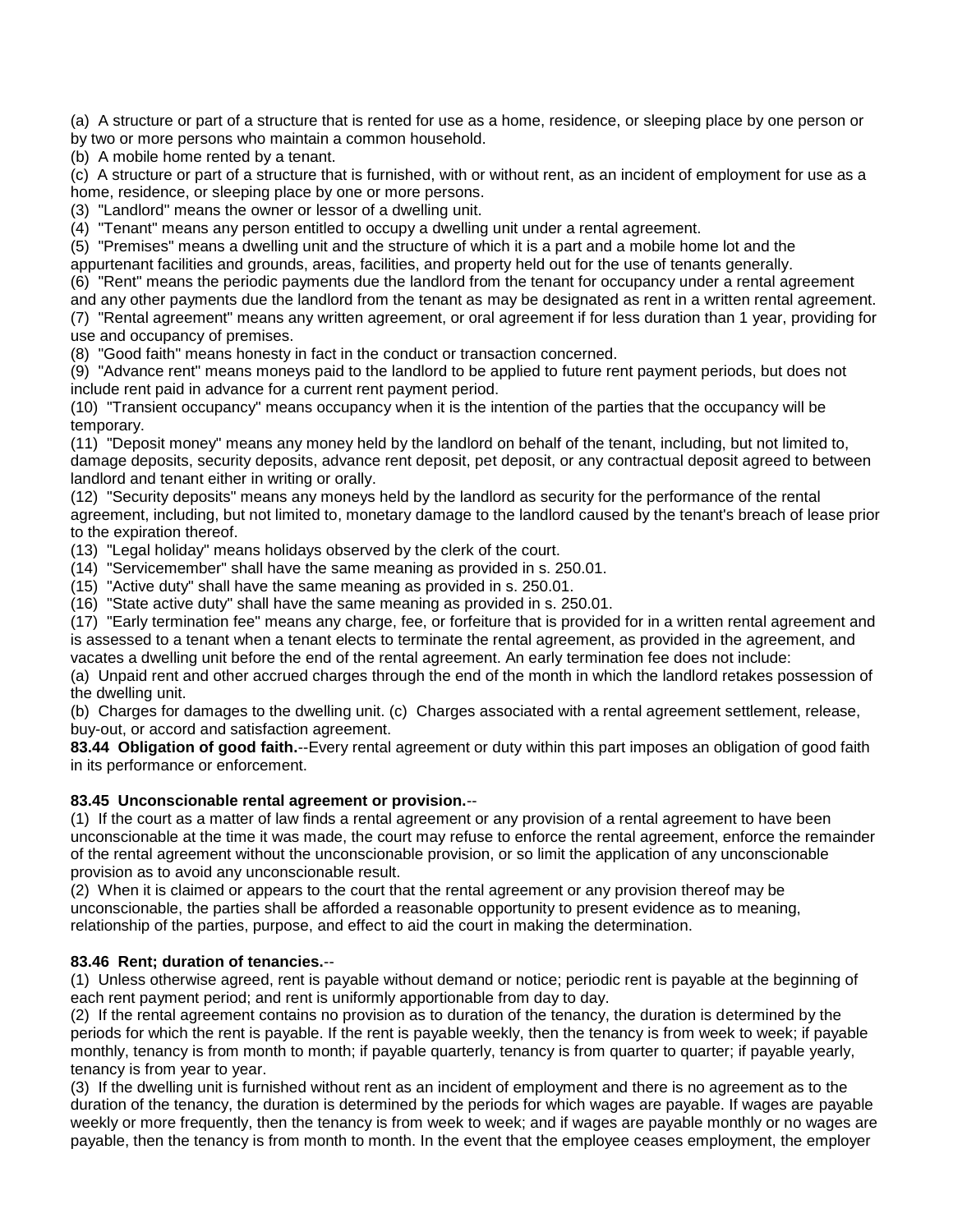shall be entitled to rent for the period from the day after the employee ceases employment until the day that the dwelling unit is vacated at a rate equivalent to the rate charged for similarly situated residences in the area. This subsection shall not apply to an employee or a resident manager of an apartment house or an apartment complex when there is a written agreement to the contrary.

#### <span id="page-3-0"></span>**83.47 Prohibited provisions in rental agreements.**--

(1) A provision in a rental agreement is void and unenforceable to the extent that it:

(a) Purports to waive or preclude the rights, remedies, or requirements set forth in this part.

(b) Purports to limit or preclude any liability of the landlord to the tenant or of the tenant to the landlord, arising under law.

(2) If such a void and unenforceable provision is included in a rental agreement entered into, extended, or renewed after the effective date of this part and either party suffers actual damages as a result of the inclusion, the aggrieved party may recover those damages sustained after the effective date of this part.

<span id="page-3-1"></span>**83.48 Attorney fees.**--In any civil action brought to enforce the provisions of the rental agreement or this part, the party in whose favor a judgment or decree has been rendered may recover reasonable attorney fees and court costs from the nonprevailing party. The right to attorney fees in this section may not be waived in a lease agreement. However, attorney fees may not be awarded under this section in a claim for personal injury damages based on a breach of duty under s. 83.51.

#### <span id="page-3-2"></span>**83.49 Deposit money or advance rent; duty of landlord and tenant.**--

(1) Whenever money is deposited or advanced by a tenant on a rental agreement as security for performance of the rental agreement or as advance rent for other than the next immediate rental period, the landlord or the landlord's agent shall either:

(a) Hold the total amount of such money in a separate non-interest-bearing account in a Florida banking institution for the benefit of the tenant or tenants. The landlord shall not commingle such moneys with any other funds of the landlord or hypothecate, pledge, or in any other way make use of such moneys until such moneys are actually due the landlord;

(b) Hold the total amount of such money in a separate interest-bearing account in a Florida banking institution for the benefit of the tenant or tenants, in which case the tenant shall receive and collect interest in an amount of at least 75 percent of the annualized average interest rate payable on such account or interest at the rate of 5 percent per year, simple interest, whichever the landlord elects. The landlord shall not commingle such moneys with any other funds of the landlord or hypothecate, pledge, or in any other way make use of such moneys until such moneys are actually due the landlord; or

(c) Post a surety bond, executed by the landlord as principal and a surety company authorized and licensed to do business in the state as surety, with the clerk of the circuit court in the county in which the dwelling unit is located in the total amount of the security deposits and advance rent he or she holds on behalf of the tenants or \$50,000, whichever is less. The bond shall be conditioned upon the faithful compliance of the landlord with the provisions of this section and shall run to the Governor for the benefit of any tenant injured by the landlord's violation of the provisions of this section. In addition to posting the surety bond, the landlord shall pay to the tenant interest at the rate of 5 percent per year, simple interest. A landlord, or the landlord's agent, engaged in the renting of dwelling units in five or more counties, who holds deposit moneys or advance rent and who is otherwise subject to the provisions of this section, may, in lieu of posting a surety bond in each county, elect to post a surety bond in the form and manner provided in this paragraph with the office of the Secretary of State. The bond shall be in the total amount of the security deposit or advance rent held on behalf of tenants or in the amount of \$250,000, whichever is less. The bond shall be conditioned upon the faithful compliance of the landlord with the provisions of this section and shall run to the Governor for the benefit of any tenant injured by the landlord's violation of this section. In addition to posting a surety bond, the landlord shall pay to the tenant interest on the security deposit or advance rent held on behalf of that tenant at the rate of 5 percent per year simple interest.

(2) The landlord shall, in the lease agreement or within 30 days after receipt of advance rent or a security deposit, give written notice to the tenant which includes disclosure of the advance rent or security deposit.

Subsequent to providing such written notice, if the landlord changes the manner or location in which he or she is holding the advance rent or security deposit, he or she must notify the tenant within 30 days after the change as provided in paragraphs (a)-(d). The landlord is not required to give new or additional notice solely because the depository has merged with another financial institution, changed its name, or transferred ownership to a different financial institution. This subsection does not apply to any landlord who rents fewer than five individual dwelling units. Failure to give this notice is not a defense to the payment of rent when due. The written notice must: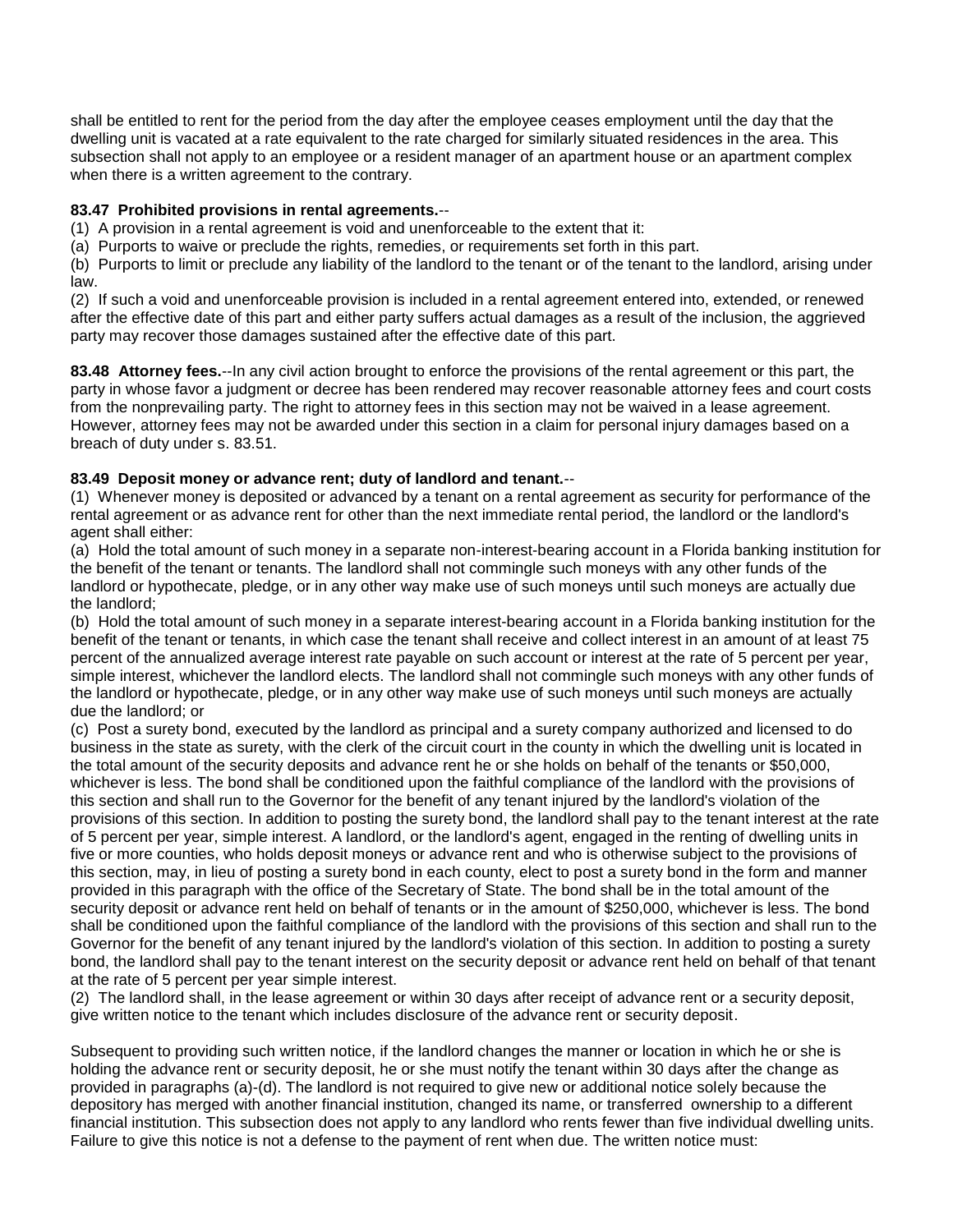(a) Be given in person or by mail to the tenant.

(b) State the name and address of the depository where the advance rent or security deposit is being held or state that the landlord has posted a surety bond as provided by law.

(c) State whether the tenant is entitled to interest on the deposit.

(d) Contain the following disclosure:

**YOUR LEASE REQUIRES PAYMENT OF CERTAIN DEPOSITS. THE LANDLORD MAY TRANSFER ADVANCE RENTS TO THE LANDLORD'S ACCOUNT AS THEY ARE DUE AND WITHOUT NOTICE. WHEN YOU MOVE OUT, YOU MUST GIVE THE LANDLORD YOUR NEW ADDRESS SO THAT THE LANDLORD CAN SEND YOU NOTICES REGARDING YOUR DEPOSIT. THE LANDLORD MUST MAIL YOU NOTICE, WITHIN 30 DAYS AFTER YOU MOVE OUT, OF THE LANDLORD'S INTENT TO IMPOSE A CLAIM AGAINST THE DEPOSIT. IF YOU DO NOT REPLY TO THE LANDLORD STATING YOUR OBJECTION TO THE CLAIM WITHIN 15 DAYS AFTER RECEIPT OF THE LANDLORD'S NOTICE, THE LANDLORD WILL COLLECT THE CLAIM AND MUST MAIL YOU THE REMAINING DEPOSIT, IF ANY.** 

**IF THE LANDLORD FAILS TO TIMELY MAIL YOU NOTICE, THE LANDLORD MUST RETURN THE DEPOSIT BUT MAY LATER FILE A LAWSUIT AGAINST YOU FOR DAMAGES. IF YOU FAIL TO TIMELY OBJECT TO A CLAIM, THE LANDLORD MAY COLLECT FROM THE DEPOSIT, BUT YOU MAY LATER FILE A LAWSUIT CLAIMING A REFUND.** 

**YOU SHOULD ATTEMPT TO INFORMALLY RESOLVE ANY DISPUTE BEFORE FILING A LAWSUIT. GENERALLY, THE PARTY IN WHOSE FAVOR A JUDGMENT IS RENDERED WILL BE AWARDED COSTS AND ATTORNEY FEES PAYABLE BY THE LOSING PARTY.** 

#### **THIS DISCLOSURE IS BASIC. PLEASE REFER TO PART II OF CHAPTER 83, FLORIDA STATUTES, TO DETERMINE YOUR LEGAL RIGHTS AND OBLIGATIONS.**

(3) The landlord or the landlord's agent may disburse advance rents from the deposit account to the landlord's benefit when the advance rental period commences and without notice to the tenant. For all other deposits: (a) Upon the vacating of the premises for termination of the lease, if the landlord does not intend to impose a claim on the security deposit, the landlord shall have 15 days to return the security deposit together with interest if otherwise required, or the landlord shall have 30 days to give the tenant written notice by certified mail to the tenant's last known mailing address of his or her intention to impose a claim on the deposit and the reason for imposing the claim. The notice shall contain a statement in substantially the following form:

This is a notice of my intention to impose a claim for damages in the amount of \_\_\_\_\_ upon your security deposit, due to the is sent to you as required by s. 83.49(3). Florida Statutes. You are hereby notified that you must object in writing to this deduction from your security deposit within 15 days from the time you receive this notice or I will be authorized to deduct my claim from your security deposit. Your objection must be sent to (landlord's address) .

If the landlord fails to give the required notice within the 30-day period, he or she forfeits the right to impose a claim upon the security deposit and may not seek a setoff against the deposit but may file an action for damages after return of the deposit.

(b) Unless the tenant objects to the imposition of the landlord's claim or the amount thereof within 15 days after receipt of the landlord's notice of intention to impose a claim, the landlord may then deduct the amount of his or her claim and shall remit the balance of the deposit to the tenant within 30 days after the date of the notice of intention to impose a claim for damages. The failure of the tenant to make a timely objection does not waive any rights of the tenant to seek damages in a separate action.

(c) If either party institutes an action in a court of competent jurisdiction to adjudicate the party's right to the security deposit, the prevailing party is entitled to receive his or her court costs plus a reasonable fee for his or her attorney. The court shall advance the cause on the calendar.

(d) Compliance with this section by an individual or business entity authorized to conduct business in this state, including Florida-licensed real estate brokers and sales associates, constitutes compliance with all other relevant Florida Statutes pertaining to security deposits held pursuant to a rental agreement or other landlord-tenant relationship. Enforcement personnel shall look solely to this section to determine compliance. This section prevails over any conflicting provisions in chapter 475 and in other sections of the Florida Statutes, and shall operate to permit licensed real estate brokers to disburse security deposits and deposit money without having to comply with the notice and settlement procedures contained in s. 475.25(1)(d).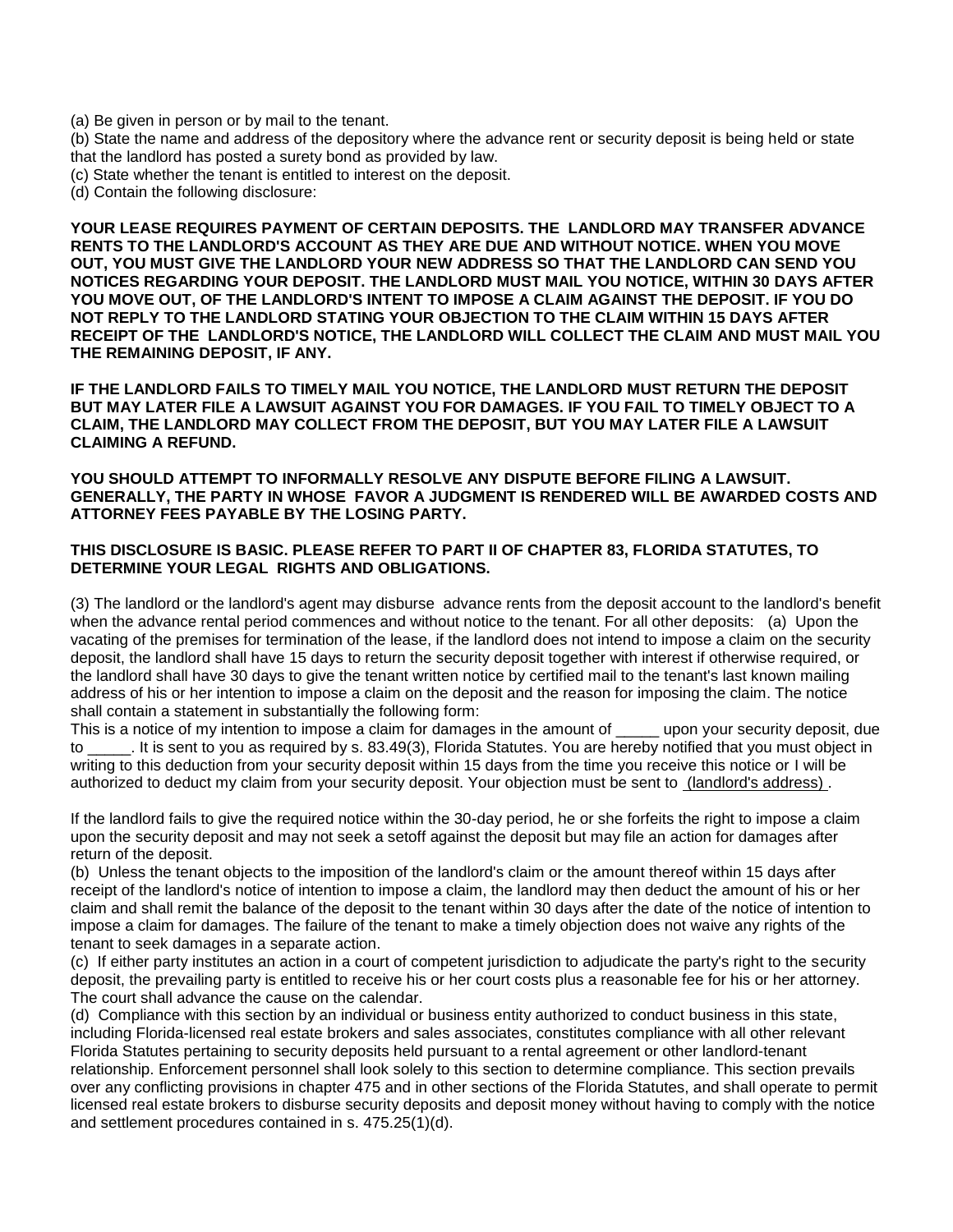(4) The provisions of this section do not apply to transient rentals by hotels or motels as defined in chapter 509; nor do they apply in those instances in which the amount of rent or deposit, or both, is regulated by law or by rules or regulations of a public body, including public housing authorities and federally administered or regulated housing programs including s. 202, s. 221(d)(3) and (4), s. 236, or s. 8 of the National Housing Act, as amended, other than for rent stabilization. With the exception of subsections (3), (5), and (6), this section is not applicable to housing authorities or public housing agencies created pursuant to chapter 421 or other statutes.

(5) Except when otherwise provided by the terms of a written lease, any tenant who vacates or abandons the premises prior to the expiration of the term specified in the written lease, or any tenant who vacates or abandons premises which are the subject of a tenancy from week to week, month to month, quarter to quarter, or year to year, shall give at least 7 days' written notice by certified mail or personal delivery to the landlord prior to vacating or abandoning the premises which notice shall include the address where the tenant may be reached. Failure to give such notice shall relieve the landlord of the notice requirement of paragraph (3)(a) but shall not waive any right the tenant may have to the security deposit or any part of it.

(6) For the purposes of this part, a renewal of an existing rental agreement shall be considered a new rental agreement, and any security deposit carried forward shall be considered a new security deposit.

(7) Upon the sale or transfer of title of the rental property from one owner to another, or upon a change in the designated rental agent, any and all security deposits or advance rents being held for the benefit of the tenants shall be transferred to the new owner or agent, together with any earned interest and with an accurate accounting showing the amounts to be credited to each tenant account. Upon the transfer of such funds and records to the new owner or agent, and upon transmittal of a written receipt therefor, the transferor is free from the obligation imposed in subsection (1) to hold such moneys on behalf of the tenant. There is a rebuttable presumption that any new owner or agent received the security deposit from the previous owner or agent; however, this presumption is limited to 1 month's rent. This subsection does not excuse the landlord or agent for a violation of other provisions of this section while in possession of such deposits.

(8) Any person licensed under the provisions of s. 509.241, unless excluded by the provisions of this part, who fails to comply with the provisions of this part shall be subject to a fine or to the suspension or revocation of his or her license by the Division of Hotels and Restaurants of the Department of Business and Professional Regulation in the manner provided in s. 509.261.

(9) In those cases in which interest is required to be paid to the tenant, the landlord shall pay directly to the tenant, or credit against the current month's rent, the interest due to the tenant at least once annually. However, no interest shall be due a tenant who wrongfully terminates his or her tenancy prior to the end of the rental term.

#### <span id="page-5-0"></span>**83.50 Disclosure of landlord's address** --

In addition to any other disclosure required by law, the landlord, or a person authorized to enter into a rental agreement on the landlord's behalf, shall disclose in writing to the tenant, at or before the commencement of the tenancy, the name and address of the landlord or a person authorized to receive notices and demands in the landlord's behalf. The person so authorized to receive notices and demands retains authority until the tenant is notified otherwise. All notices of such names and addresses or changes thereto shall be delivered to the tenant's residence or, if specified in writing by the tenant, to any other address.

#### <span id="page-5-1"></span>**83.51 Landlord's obligation to maintain premises.**--

(1) The landlord at all times during the tenancy shall:

(a) Comply with the requirements of applicable building, housing, and health codes; or

(b) Where there are no applicable building, housing, or health codes, maintain the roofs, windows, doors, floors, steps, porches, exterior walls, foundations, and all other structural components in good repair and capable of resisting normal forces and loads and the plumbing in reasonable working condition. The landlord, at commencement of the tenancy, must ensure that screens are installed in a reasonable condition. Thereafter, the landlord must repair damage to screens once annually, when necessary, until termination of the rental agreement. The landlord is not required to maintain a mobile home or other structure owned by the tenant. The landlord's obligations under this subsection may be altered or modified in writing with respect to a single-family home or duplex.

(2)(a) Unless otherwise agreed in writing, in addition to the requirements of subsection (1), the landlord of a dwelling unit other than a single-family home or duplex shall, at all times during the tenancy, make reasonable provisions for: 1. The extermination of rats, mice, roaches, ants, wood-destroying organisms, and bedbugs. When vacation of the premises is required for such extermination, the landlord is not liable for damages but shall abate the rent. The tenant must temporarily vacate the premises for a period of time not to exceed 4 days, on 7 days' written notice, if necessary, for extermination pursuant to this subparagraph.

2. Locks and keys.

3. The clean and safe condition of common areas.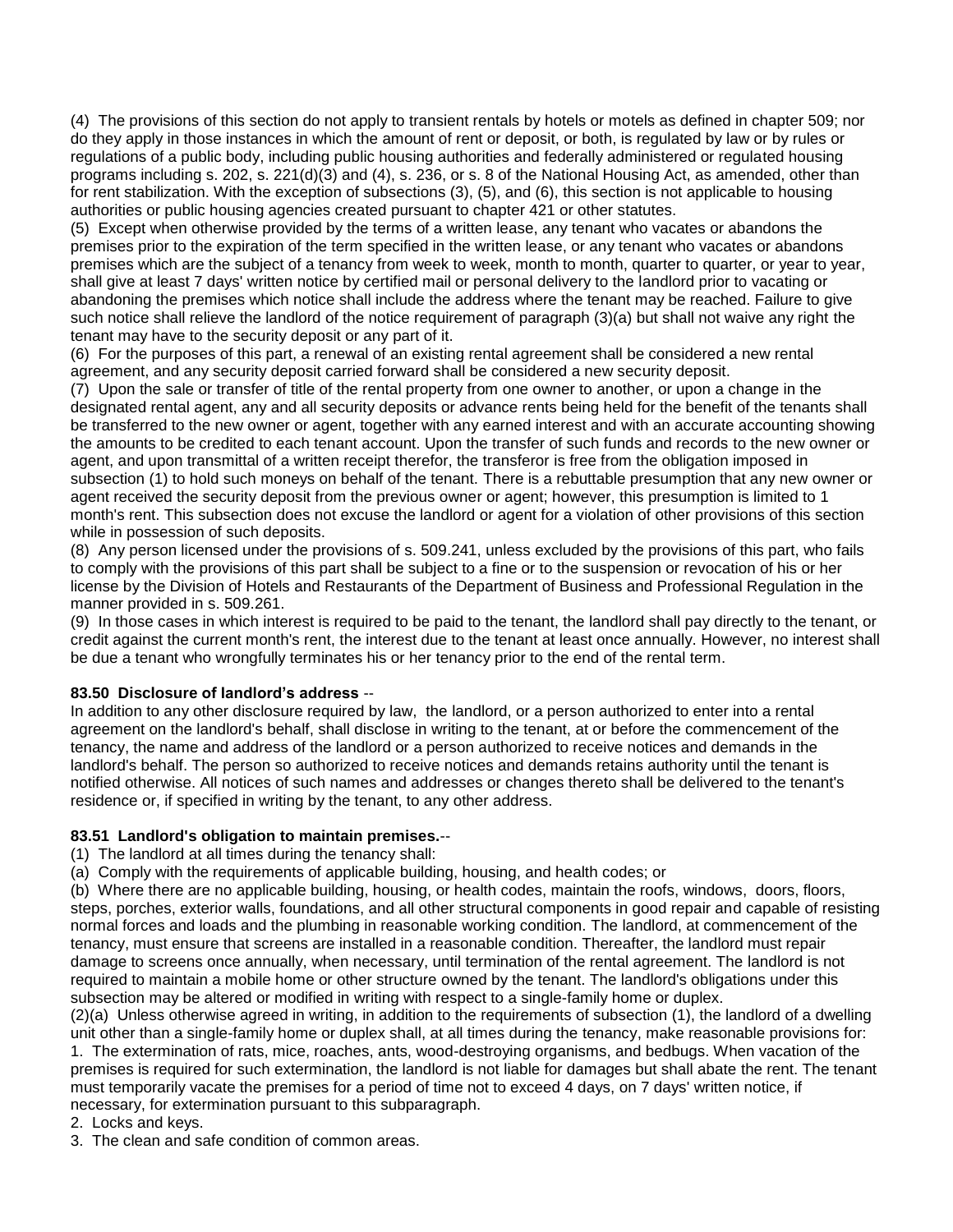4. Garbage removal and outside receptacles therefor.

5. Functioning facilities for heat during winter, running water, and hot water.

(b) Unless otherwise agreed in writing, at the commencement of the tenancy of a single-family home or duplex, the landlord shall install working smoke detection devices. As used in this paragraph, the term "smoke detection device" means an electrical or battery-operated device which detects visible or invisible particles of combustion and which is listed by Underwriters Laboratories, Inc., Factory Mutual Laboratories, Inc., or any other nationally recognized testing laboratory using nationally accepted testing standards.

(c) Nothing in this part authorizes the tenant to raise a noncompliance by the landlord with this subsection as a defense to an action for possession under s. 83.59.

(d) This subsection shall not apply to a mobile home owned by a tenant.

(e) Nothing contained in this subsection prohibits the landlord from providing in the rental agreement that the tenant is obligated to pay costs or charges for garbage removal, water, fuel, or utilities.

(3) If the duty imposed by subsection (1) is the same or greater than any duty imposed by subsection (2), the landlord's duty is determined by subsection (1).

(4) The landlord is not responsible to the tenant under this section for conditions created or caused by the negligent or wrongful act or omission of the tenant, a member of the tenant's family, or other person on the premises with the tenant's consent.

<span id="page-6-0"></span>**83.52 Tenant's obligation to maintain dwelling unit.**--The tenant at all times during the tenancy shall:

(1) Comply with all obligations imposed upon tenants by applicable provisions of building, housing, and health codes.

- (2) Keep that part of the premises which he or she occupies and uses clean and sanitary.
- (3) Remove from the tenant's dwelling unit all garbage in a clean and sanitary manner.
- (4) Keep all plumbing fixtures in the dwelling unit or used by the tenant clean and sanitary and in repair.

(5) Use and operate in a reasonable manner all electrical, plumbing, sanitary, heating, ventilating, air-conditioning and other facilities and appliances, including elevators.

(6) Not destroy, deface, damage, impair, or remove any part of the premises or property therein belonging to the landlord nor permit any person to do so.

(7) Conduct himself or herself, and require other persons on the premises with his or her consent to conduct themselves, in a manner that does not unreasonably disturb the tenant's neighbors or constitute a breach of the peace.

# <span id="page-6-1"></span>**83.53 Landlord's access to dwelling unit.**--

(1) The tenant shall not unreasonably withhold consent to the landlord to enter the dwelling unit from time to time in order to inspect the premises; make necessary or agreed repairs, decorations, alterations, or improvements; supply agreed services; or exhibit the dwelling unit to prospective or actual purchasers, mortgagees, tenants, workers, or contractors.

(2) The landlord may enter the dwelling unit at any time for the protection or preservation of the premises. The landlord may enter the dwelling unit upon reasonable notice to the tenant and at a reasonable time for the purpose of repair of the premises. "Reasonable notice" for the purpose of repair is notice given at least 12 hours prior to the entry, and reasonable time for the purpose of repair shall be between the hours of 7:30 a.m. and 8:00 p.m. The landlord may enter the dwelling unit when necessary for the further purposes set forth in subsection (1) under any of the following circumstances:

- (a) With the consent of the tenant;
- (b) In case of emergency;
- (c) When the tenant unreasonably withholds consent; or

(d) If the tenant is absent from the premises for a period of time equal to one-half the time for periodic rental payments. If the rent is current and the tenant notifies the landlord of an intended absence, then the landlord may enter only with the consent of the tenant or for the protection or preservation of the premises.

(3) The landlord shall not abuse the right of access nor use it to harass the tenant.

<span id="page-6-2"></span>**83.535 Flotation bedding system; restrictions on use.**--No landlord may prohibit a tenant from using a flotation bedding system in a dwelling unit, provided the flotation bedding system does not violate applicable building codes. The tenant shall be required to carry in the tenant's name flotation insurance as is standard in the industry in an amount deemed reasonable to protect the tenant and owner against personal injury and property damage to the dwelling units. In any case, the policy shall carry a loss payable clause to the owner of the building.

<span id="page-6-3"></span>**83.54 Enforcement of rights and duties; civil action**; **criminal offenses**.—Any right or duty declared in this part is enforceable by civil action. A right or duty enforced by civil action under this section does not preclude prosecution for a criminal offense related to the lease or leased property.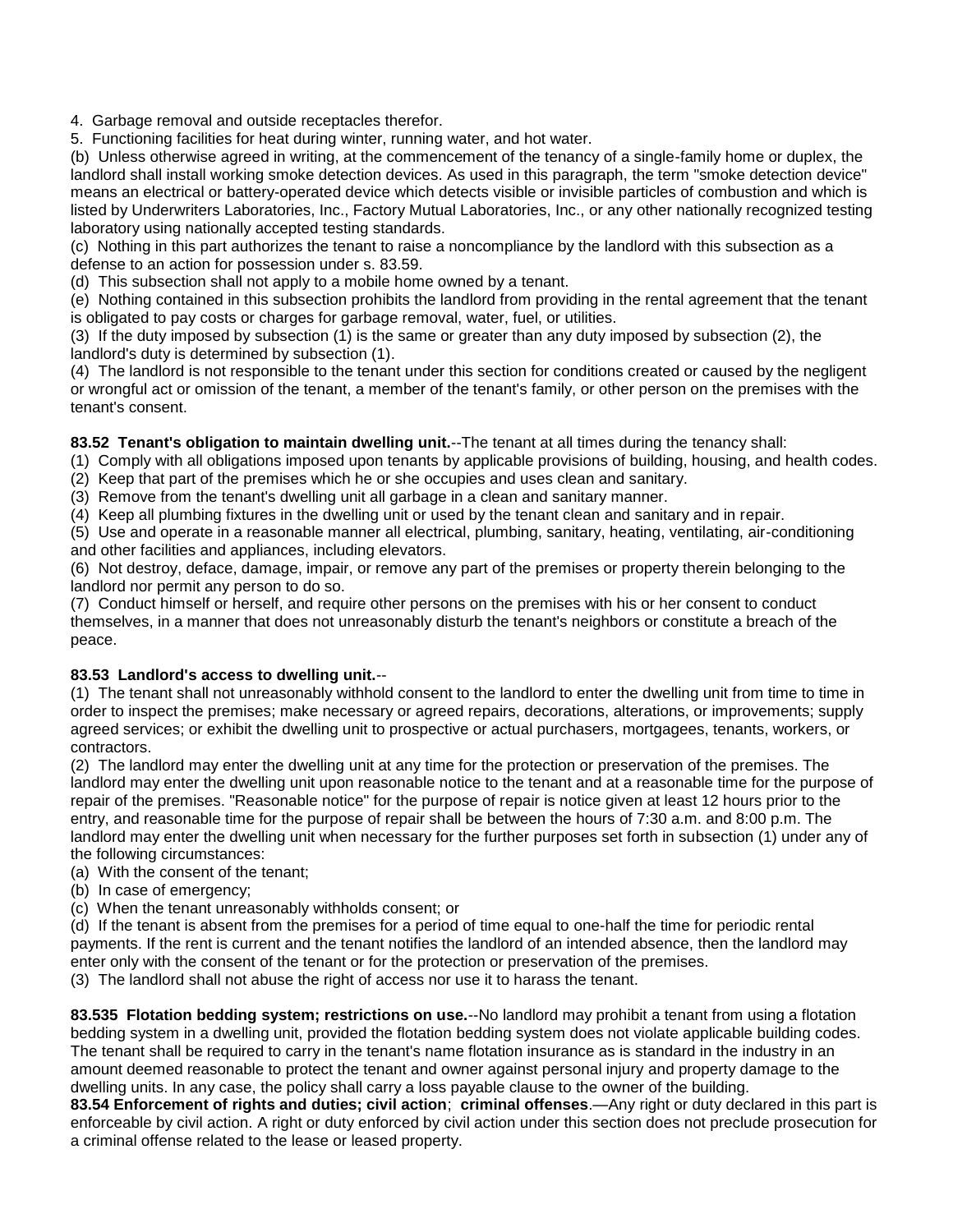**83.55 Right of action for damages.**--If either the landlord or the tenant fails to comply with the requirements of the rental agreement or this part, the aggrieved party may recover the damages caused by the noncompliance.

#### <span id="page-7-0"></span>**83.56 Termination of rental agreement.**--

(1) If the landlord materially fails to comply with s. 83.51(1) or material provisions of the rental agreement within 7 days after delivery of written notice by the tenant specifying the noncompliance and indicating the intention of the tenant to terminate the rental agreement by reason thereof, the tenant may terminate the rental agreement. If the failure to comply with s. 83.51(1) or material provisions of the rental agreement is due to causes beyond the control of the landlord and the landlord has made and continues to make every reasonable effort to correct the failure to comply, the rental agreement may be terminated or altered by the parties, as follows:

(a) If the landlord's failure to comply renders the dwelling unit untenantable and the tenant vacates, the tenant shall not be liable for rent during the period the dwelling unit remains uninhabitable.

(b) If the landlord's failure to comply does not render the dwelling unit untenantable and the tenant remains in occupancy, the rent for the period of noncompliance shall be reduced by an amount in proportion to the loss of rental value caused by the noncompliance.

(2) If the tenant materially fails to comply with s. 83.52 or material provisions of the rental agreement, other than a failure to pay rent, or reasonable rules or regulations, the landlord may:

(a) If such noncompliance is of a nature that the tenant should not be given an opportunity to cure it or if the noncompliance constitutes a subsequent or continuing noncompliance within 12 months of a written warning by the landlord of a similar violation, deliver a written notice to the tenant specifying the noncompliance and the landlord's intent to terminate the rental agreement by reason thereof. Examples of noncompliance which are of a nature that the tenant should not be given an opportunity to cure include, but are not limited to, destruction, damage, or misuse of the landlord's or other tenants' property by intentional act or a subsequent or continued unreasonable disturbance. In such event, the landlord may terminate the rental agreement, and the tenant shall have 7 days from the date that the notice is delivered to vacate the premises. The notice shall be in substantially the following form:

You are advised that your lease is terminated effective immediately. You shall have 7 days from the delivery of this letter to vacate the premises. This action is taken because (cite the noncompliance) .

(b) If such noncompliance is of a nature that the tenant should be given an opportunity to cure it, deliver a written notice to the tenant specifying the noncompliance, including a notice that, if the noncompliance is not corrected within 7 days from the date that the written notice is delivered, the landlord shall terminate the rental agreement by reason thereof. Examples of such noncompliance include, but are not limited to, activities in contravention of the lease or this part such as having or permitting unauthorized pets, guests, or vehicles; parking in an unauthorized manner or permitting such parking; or failing to keep the premises clean and sanitary. If such noncompliance recurs within 12 months after notice, an eviction action may commence without delivering a subsequent notice pursuant to paragraph (a) or this paragraph. The notice shall be in substantially the following form:

You are hereby notified that (cite the noncompliance) . Demand is hereby made that you remedy the noncompliance within 7 days of receipt of this notice or your lease shall be deemed terminated and you shall vacate the premises upon such termination. If this same conduct or conduct of a similar nature is repeated within 12 months, your tenancy is subject to termination without further warning and without your being given an opportunity to cure the noncompliance.

(3) If the tenant fails to pay rent when due and the default continues for 3 days, excluding Saturday, Sunday, and legal holidays, after delivery of written demand by the landlord for payment of the rent or possession of the premises, the landlord may terminate the rental agreement. Legal holidays for the purpose of this section shall be courtobserved holidays only. The 3-day notice shall contain a statement in substantially the following form:

You are hereby notified that you are indebted to me in the sum of dollars for the rent and use of the premises (address of leased premises, including county) , Florida, now occupied by you and that I demand payment of the rent or possession of the premises within 3 days (excluding Saturday, Sunday, and legal holidays) from the date of delivery of this notice, to wit: on or before the \_\_\_\_\_ day of \_\_\_\_, (year).

#### (landlord's name, address and phone number)

(4) The delivery of the written notices required by subsections (1), (2), and (3) shall be by mailing or delivery of a true copy thereof or, if the tenant is absent from the premises, by leaving a copy thereof at the residence. The notice requirements of subsections (1), (2), and (3) may not be waived in the lease.

(5)(a) If the landlord accepts rent with actual knowledge of a noncompliance by the tenant or accepts performance by the tenant of any other provision of the rental agreement that is at variance with its provisions, or if the tenant pays rent with actual knowledge of a noncompliance by the landlord or accepts performance by the landlord of any other provision of the rental agreement that is at variance with its provisions, the landlord or tenant waives his or her right to terminate the rental agreement or to bring a civil action for that noncompliance, but not for any subsequent or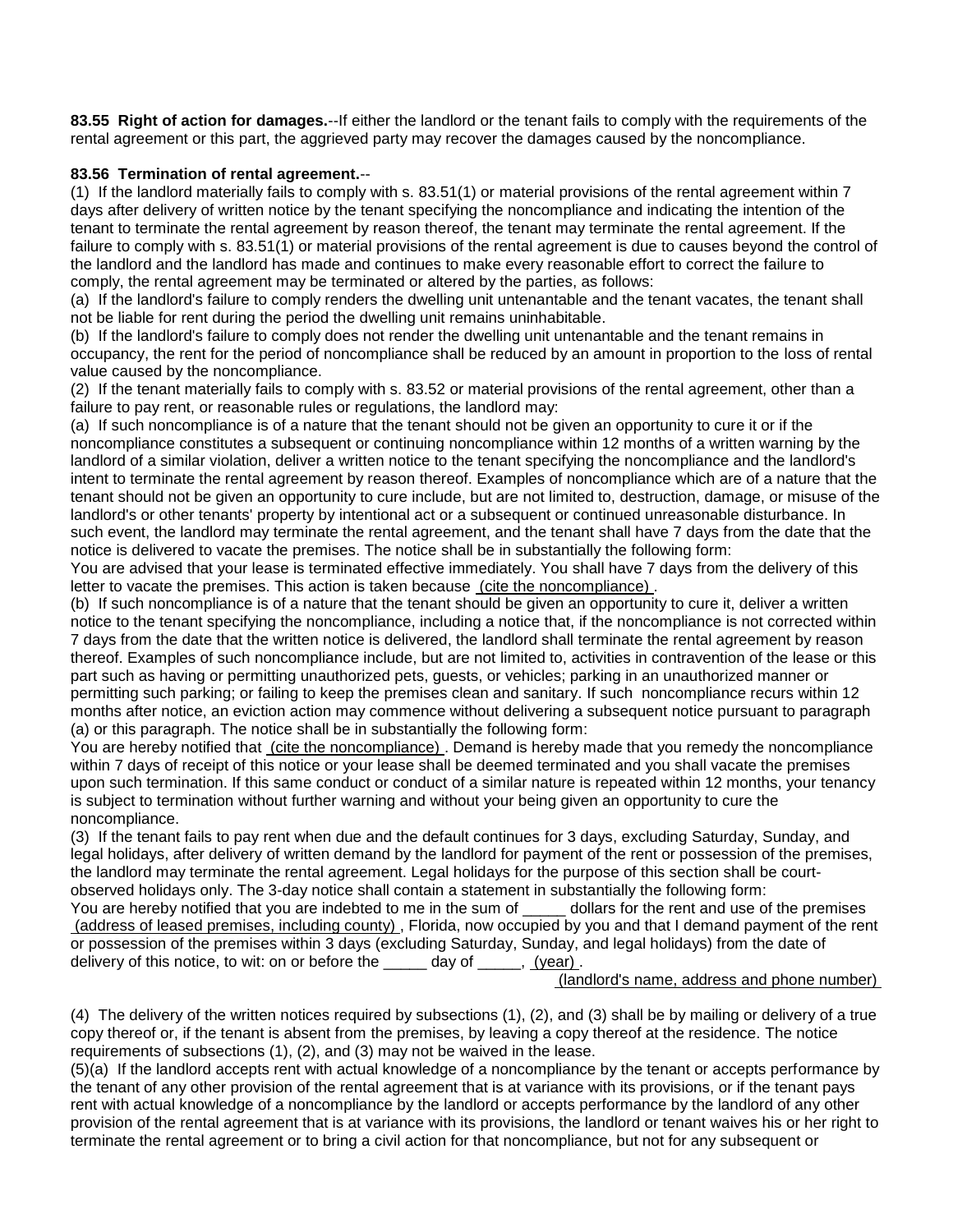continuing noncompliance. However, a landlord does not waive the right to terminate the rental agreement or to bring a civil action for that noncompliance by accepting partial rent for the period. If partial rent is accepted after posting the notice for nonpayment, the landlord must:

1. Provide the tenant with a receipt stating the date and amount received and the agreed upon date and balance of rent due before filing an action for possession;

2. Place the amount of partial rent accepted from the tenant in the registry of the court upon filing the action for possession; or

3. Post a new 3-day notice reflecting the new amount due.

(b) Any tenant who wishes to defend against an action by the landlord for possession of the unit for noncompliance of the rental agreement or of relevant statutes must comply with s. 83.60(2). The court may not set a date for mediation or trial unless the provisions of s. 83.60(2) have been met, but must enter a default judgment for removal of the tenant with a writ of possession to issue immediately if the tenant fails to comply with s. 83.60(2).

(c). This subsection does not apply to that portion of rent subsidies received from a local, state, or national government or an agency of local, state, or national government; however, waiver will occur if an action has not been instituted within 45 days after the landlord obtains actual knowledge of the noncompliance.

(6) If the rental agreement is terminated, the landlord shall comply with s. 83.49(3).

<span id="page-8-0"></span>**83.57 Termination of tenancy without specific term.**--A tenancy without a specific duration, as defined in s. 83.46(2) or (3), may be terminated by either party giving written notice in the manner provided in s. 83.56(4), as follows:

(1) When the tenancy is from year to year, by giving not less than 60 days' notice prior to the end of any annual period;

(2) When the tenancy is from quarter to quarter, by giving not less than 30 days' notice prior to the end of any quarterly period;

(3) When the tenancy is from month to month, by giving not less than 15 days' notice prior to the end of any monthly period; and

(4) When the tenancy is from week to week, by giving not less than 7 days' notice prior to the end of any weekly period.

#### <span id="page-8-1"></span>**83.575 Termination of tenancy with specific duration.**--

(1) A rental agreement with a specific duration may contain a provision requiring the tenant to notify the landlord within a specified period before vacating the premises at the end of the rental agreement, if such provision requires the landlord to notify the tenant within such notice period if the rental agreement will not be renewed; however, a rental agreement may not require more than 60 days' notice from either the tenant or the landlord.

(2) A rental agreement with a specific duration may provide that if a tenant fails to give the required notice before vacating the premises at the end of the rental agreement, the tenant may be liable for liquidated damages as specified in the rental agreement if the landlord provides written notice to the tenant specifying the tenant's obligations under the notification provision contained in the lease and the date the rental agreement is terminated. The landlord must provide such written notice to the tenant within 15 days before the start of the notification period contained in the lease. The written notice shall list all fees, penalties, and other charges applicable to the tenant under this subsection. (3) If the tenant remains on the premises with the permission of the landlord after the rental agreement has terminated and fails to give notice required under s. 83.57(3), the tenant is liable to the landlord for an additional 1 month's rent.

<span id="page-8-2"></span>**83.58 Remedies; tenant holding over.**--If the tenant holds over and continues in possession of the dwelling unit or any part thereof after the expiration of the rental agreement without the permission of the landlord, the landlord may recover possession of the dwelling unit in the manner provided for in s. 83.59. The landlord may also recover double the amount of rent due on the dwelling unit, or any part thereof, for the period during which the tenant refuses to surrender possession.

#### <span id="page-8-3"></span>**83.59 Right of action for possession.**--

(1) If the rental agreement is terminated and the tenant does not vacate the premises, the landlord may recover possession of the dwelling unit as provided in this section.

(2) A landlord, the landlord's attorney, or the landlord's agent, applying for the removal of a tenant, shall file in the county court of the county where the premises are situated a complaint describing the dwelling unit and stating the facts that authorize its recovery. A landlord's agent is not permitted to take any action other than the initial filing of the complaint, unless the landlord's agent is an attorney. The landlord is entitled to the summary procedure provided in s. 51.011, and the court shall advance the cause on the calendar.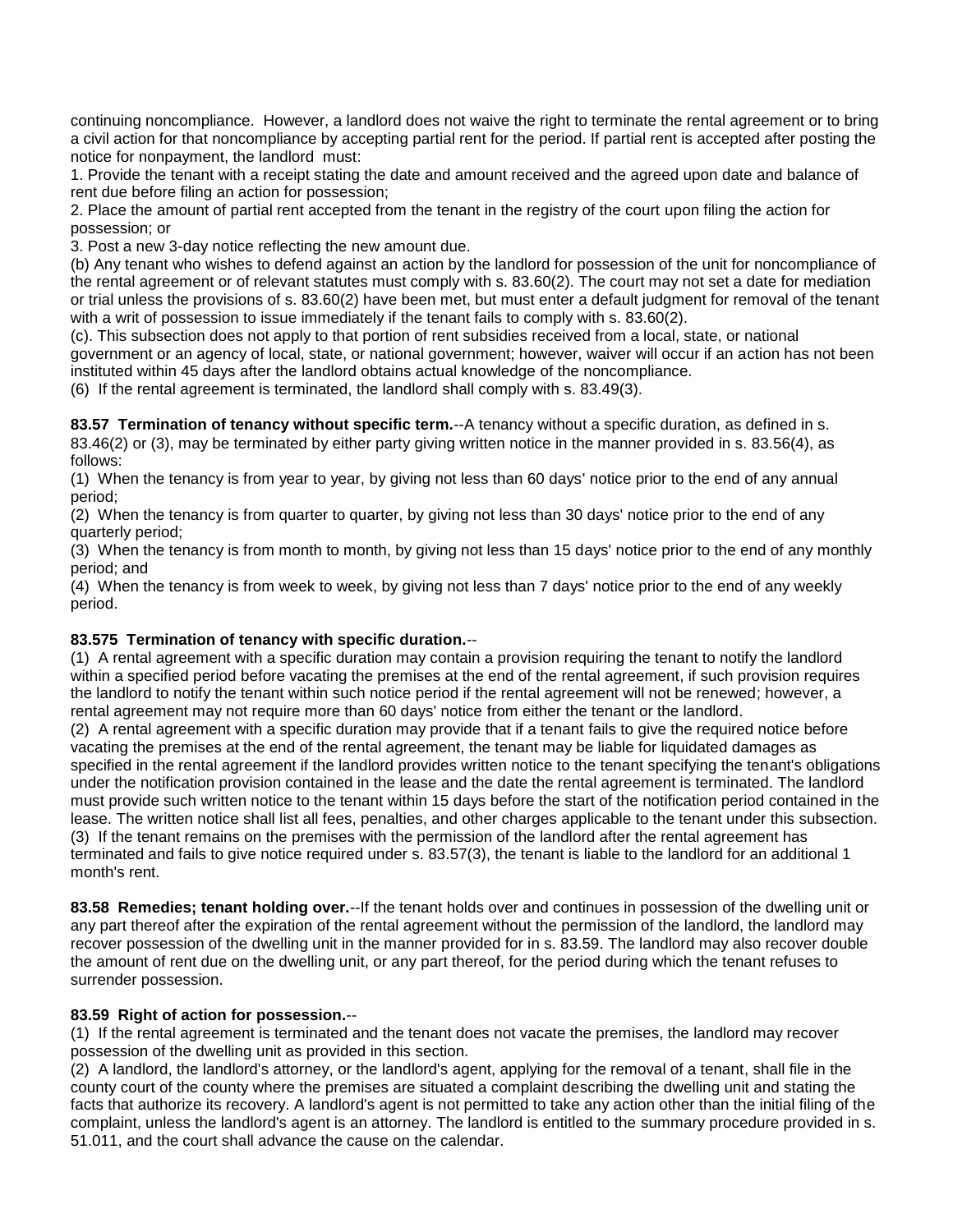(3) The landlord shall not recover possession of a dwelling unit except:

(a) In an action for possession under subsection (2) or other civil action in which the issue of right of possession is determined;

(b) When the tenant has surrendered possession of the dwelling unit to the landlord;

(c) When the tenant has abandoned the dwelling unit. In the absence of actual knowledge of abandonment, it shall be presumed that the tenant has abandoned the dwelling unit if he or she is absent from the premises for a period of time equal to one-half the time for periodic rental payments. However, this presumption does not apply if the rent is current or the tenant has notified the landlord, in writing, of an intended absence; or

(d) When the last remaining tenant of a dwelling unit is deceased, personal property remains on the premises, rent is unpaid, at least 60 days have elapsed following the date of death, and the landlord has not been notified in writing of the existence of a probate estate or of the name and address of a personal representative. This paragraph does not apply to a dwelling unit used in connection with a federally administered or regulated housing program, including programs under s. 202, s. 221(d)(3) and (4), s. 236, or s. 8 of the National Housing Act, as amended. (4) The prevailing party is entitled to have judgment for costs and execution therefor.

<span id="page-9-0"></span>**83.595 Choice of remedies upon breach or early termination by tenant**.--If the tenant breaches the rental agreement for the dwelling unit and the landlord has obtained a writ of possession, or the tenant has surrendered possession of the dwelling unit to the landlord, or the tenant has abandoned the dwelling unit, the landlord may:

(1) Treat the rental agreement as terminated and retake possession for his or her own account, thereby terminating any further liability of the tenant;

(2) Retake possession of the dwelling unit for the account of the tenant, holding the tenant liable for the difference between the rent stipulated to be paid under the rental agreement and what the landlord is able to recover from a reletting. If the landlord retakes possession, the landlord has a duty to exercise good faith in attempting to relet the premises, and any rent received by the landlord as a result of the reletting must be deducted from the balance of rent due from the tenant. For purposes of this subsection, the term "good faith in attempting to relet the premises" means that the landlord uses at least the same efforts to relet the premises as were used in the initial rental or at least the same efforts as the landlord uses in attempting to rent other similar rental units but does not require the landlord to give a preference in renting the premises over other vacant dwelling units that the landlord owns or has the responsibility to rent;

(3) Stand by and do nothing, holding the lessee liable for the rent as it comes due; or

(4) Charge liquidated damages, as provided in the rental agreement, or an early termination fee to the tenant if the landlord and tenant have agreed to liquidated damages or an early termination fee, if the amount does not exceed 2 months' rent, and if, in the case of an early termination fee, the tenant is required to give no more than 60 days' notice, as provided in the rental agreement, prior to the proposed date of early termination. This remedy is available only if the tenant and the landlord, at the time the rental agreement was made, indicated acceptance of liquidated damages or an early termination fee. The tenant must indicate acceptance of liquidated damages or an early termination fee by signing a separate addendum to the rental agreement containing a provision in substantially the following form:

 $[ ]$  I agree, as provided in the rental agreement, to pay  $\mathcal{L}$  (an amount that does not exceed 2 months' rent) as liquidated damages or an early termination fee if I elect to terminate the rental agreement, and the landlord waives the right to seek additional rent beyond the month in which the landlord retakes possession.

[ ] I do not agree to liquidated damages or an early termination fee, and I acknowledge that the landlord may seek damages as provided by law.

(a) In addition to liquidated damages or an early termination fee, the landlord is entitled to the rent and other charges accrued through the end of the month in which the landlord retakes possession of the dwelling unit and charges for damages to the dwelling unit.

(b) This subsection does not apply if the breach is failure to give notice as provided in s. 83.575.

<span id="page-9-1"></span>**83.60 Defenses to action for rent or possession; procedure.**--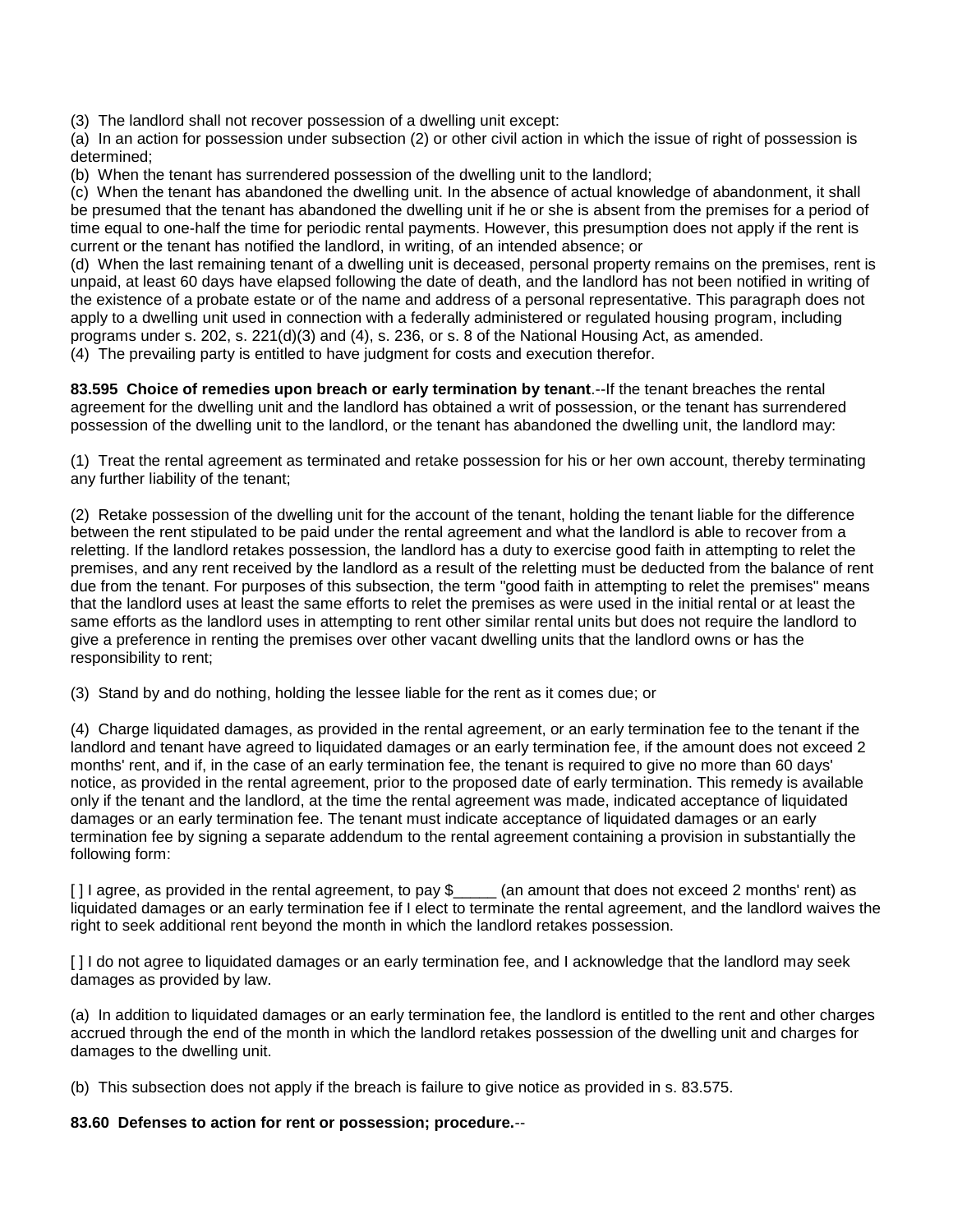(1)(a) In an action by the landlord for possession of a dwelling unit based upon nonpayment of rent or in an action by the landlord under s. 83.55 seeking to recover unpaid rent, the tenant may defend upon the ground of a material noncompliance with s. 83.51(1), or may raise any other defense, whether legal or equitable, that he or she may have, including the defense of retaliatory conduct in accordance with s. 83.64. The landlord must be given an opportunity to cure a deficiency in a notice or in the pleadings before dismissal of the action.

(b) The defense of a material noncompliance with s. 83.51(1) may be raised by the tenant if 7 days have elapsed after the delivery of written notice by the tenant to the landlord, specifying the noncompliance and indicating the intention of the tenant not to pay rent by reason thereof. Such notice by the tenant may be given to the landlord, the landlord's representative as designated pursuant to s. 83.50, a resident manager, or the person or entity who collects the rent on behalf of the landlord. A material noncompliance with s. 83.51(1) by the landlord is a complete defense to an action for possession based upon nonpayment of rent, and, upon hearing, the court or the jury, as the case may be, shall determine the amount, if any, by which the rent is to be reduced to reflect the diminution in value of the dwelling unit during the period of noncompliance with s. 83.51(1). After consideration of all other relevant issues, the court shall enter appropriate judgment.

(2) In an action by the landlord for possession of a dwelling unit, if the tenant interposes any defense other than payment, including, but not limited to, the defense of a defective 3-day notice, the tenant shall pay into the registry of the court the accrued rent as alleged in the complaint or as determined by the court and the rent that accrues during the pendency of the proceeding, when due. The clerk shall notify the tenant of such requirement in the summons. Failure of the tenant to pay the rent into the registry of the court or to file a motion to determine the amount of rent to be paid into the registry within 5 days, excluding Saturdays, Sundays, and legal holidays, after the date of service of process constitutes an absolute waiver of the tenant's defenses other than payment, and the landlord is entitled to an immediate default judgment for removal of the tenant with a writ of possession to issue without further notice or hearing thereon. If a motion to determine rent is filed, documentation in support of the allegation that the rent as alleged in the complaint is in error is required. Public housing tenants or tenants receiving rent subsidies are required to deposit only that portion of the full rent for which they are responsible pursuant to the federal, state, or local program in which they are participating.

<span id="page-10-0"></span>**83.61 Disbursement of funds in registry of court; prompt final hearing.**--When the tenant has deposited funds into the registry of the court in accordance with the provisions of s. 83.60(2) and the landlord is in actual danger of loss of the premises or other personal hardship resulting from the loss of rental income from the premises, the landlord may apply to the court for disbursement of all or part of the funds or for prompt final hearing. The court shall advance the cause on the calendar. The court, after preliminary hearing, may award all or any portion of the funds on deposit to the landlord or may proceed immediately to a final resolution of the cause.

#### <span id="page-10-1"></span>**83.62 Restoration of possession to landlord.**--

(1) In an action for possession, after entry of judgment in favor of the landlord, the clerk shall issue a writ to the sheriff describing the premises and commanding the sheriff to put the landlord in possession after 24 hours' notice conspicuously posted on the premises. Saturdays, Sundays, and legal holidays do not stay the 24-hour notice period. (2) At the time the sheriff executes the writ of possession or at any time thereafter, the landlord or the landlord's agent may remove any personal property found on the premises to or near the property line. Subsequent to executing the writ of possession, the landlord may request the sheriff to stand by to keep the peace while the landlord changes the locks and removes the personal property from the premises. When such a request is made, the sheriff may charge a reasonable hourly rate, and the person requesting the sheriff to stand by to keep the peace shall be responsible for paying the reasonable hourly rate set by the sheriff. Neither the sheriff nor the landlord or the landlord's agent shall be liable to the tenant or any other party for the loss, destruction, or damage to the property after it has been removed.

<span id="page-10-2"></span>**83.625 Power to award possession and enter money judgment.**--In an action by the landlord for possession of a dwelling unit based upon nonpayment of rent, if the court finds the rent is due, owing, and unpaid and by reason thereof the landlord is entitled to possession of the premises, the court, in addition to awarding possession of the premises to the landlord, shall direct, in an amount which is within its jurisdictional limitations, the entry of a money judgment with costs in favor of the landlord and against the tenant for the amount of money found due, owing, and unpaid by the tenant to the landlord. However, no money judgment shall be entered unless service of process has been effected by personal service or, where authorized by law, by certified or registered mail, return receipt, or in any other manner prescribed by law or the rules of the court; and no money judgment may be entered except in compliance with the Florida Rules of Civil Procedure. The prevailing party in the action may also be awarded attorney's fees and costs.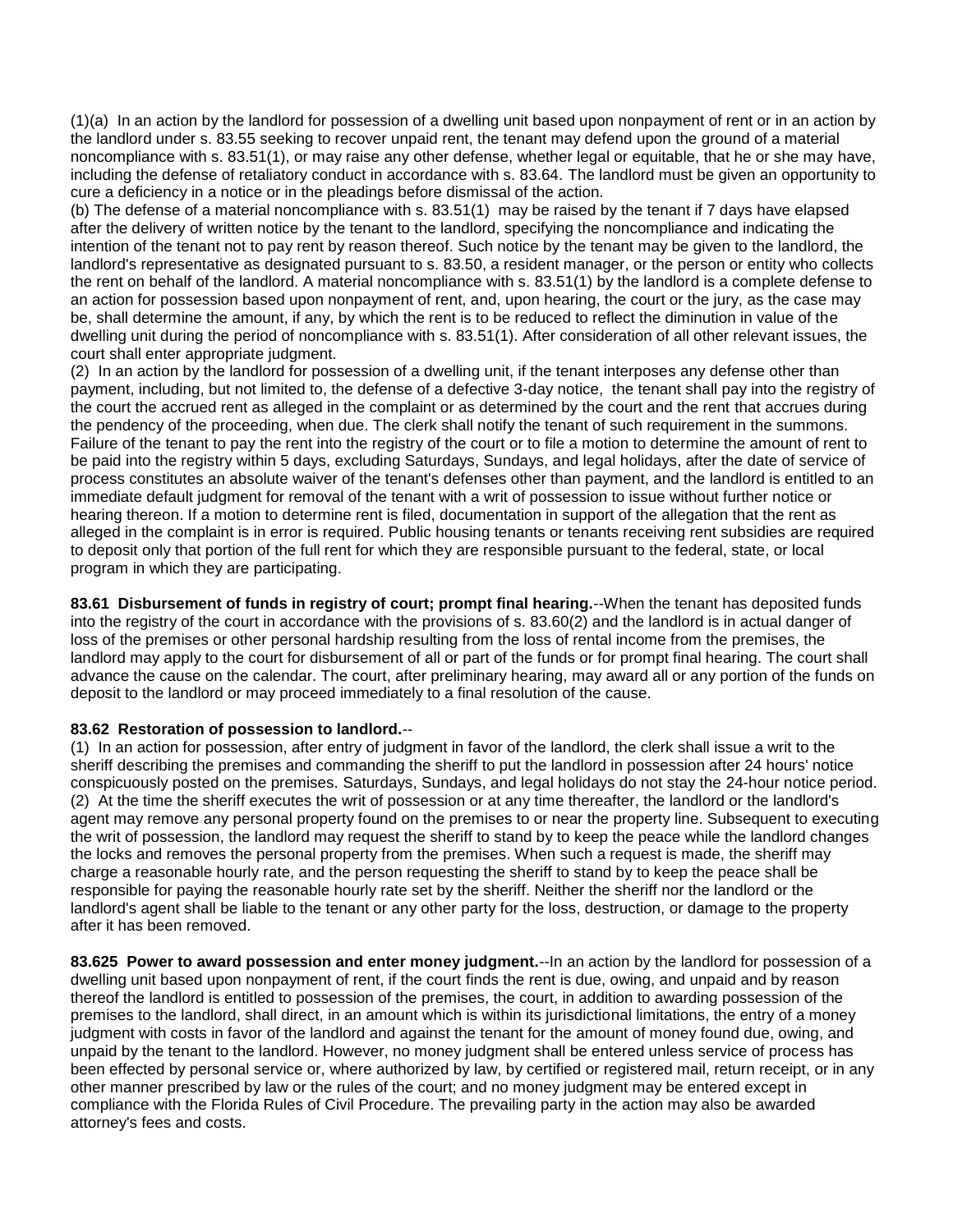<span id="page-11-0"></span>**83.63 Casualty damage.**--If the premises are damaged or destroyed other than by the wrongful or negligent acts of the tenant so that the enjoyment of the premises is substantially impaired, the tenant may terminate the rental agreement and immediately vacate the premises. The tenant may vacate the part of the premises rendered unusable by the casualty, in which case the tenant's liability for rent shall be reduced by the fair rental value of that part of the premises damaged or destroyed. If the rental agreement is terminated, the landlord shall comply with s. 83.49(3).

# <span id="page-11-1"></span>**83.64 Retaliatory conduct.**--

(1) It is unlawful for a landlord to discriminatorily increase a tenant's rent or decrease services to a tenant, or to bring or threaten to bring an action for possession or other civil action, primarily because the landlord is retaliating against the tenant. In order for the tenant to raise the defense of retaliatory conduct, the tenant must have acted in good faith. Examples of conduct for which the landlord may not retaliate include, but are not limited to, situations where:

(a) The tenant has complained to a governmental agency charged with responsibility for enforcement of a building, housing, or health code of a suspected violation applicable to the premises;

(b) The tenant has organized, encouraged or participated in a tenants' organization or

(c) The tenant has complained to the landlord pursuant to s. 83.56(1);

(d) The tenant is a servicemember who has terminated a rental agreement pursuant to s. 83.682;

e) The tenant has paid rent to a condominium, cooperative, or homeowners' association after demand from the association in order to pay the landlord's obligation to the association; or

(f) The tenant has exercised his or her rights under local, state, or federal fair housing laws.

(2) Evidence of retaliatory conduct may be raised by the tenant as a defense in any action brought against him or her for possession.

(3) In any event, this section does not apply if the landlord proves that the eviction is for good cause. Examples of good cause include, but are not limited to, good faith actions for nonpayment of rent, violation of the rental agreement or of reasonable rules, or violation of the terms of this chapter.

(4) "Discrimination" under this section means that a tenant is being treated differently as to the rent charged, the services rendered, or the action being taken by the landlord, which shall be a prerequisite to a finding of retaliatory conduct.

#### <span id="page-11-2"></span>**83.67 Prohibited practices.**--

(1) A landlord of any dwelling unit governed by this part shall not cause, directly or indirectly, the termination or interruption of any utility service furnished the tenant, including, but not limited to, water, heat, light, electricity, gas, elevator, garbage collection, or refrigeration, whether or not the utility service is under the control of, or payment is made by, the landlord.

(2) A landlord of any dwelling unit governed by this part shall not prevent the tenant from gaining reasonable access to the dwelling unit by any means, including, but not limited to, changing the locks or using any bootlock or similar device.

(3) A landlord of any dwelling unit governed by this part shall not discriminate against a servicemember in offering a dwelling unit for rent or in any of the terms of the rental agreement.

(4) A landlord shall not prohibit a tenant from displaying one portable, removable, cloth or plastic United States flag, not larger than 4 and  $\frac{1}{2}$  feet by 6 feet, in a respectful manner in or on the dwelling unit regardless of any provision in the rental agreement dealing with flags or decorations. The United States flag shall be displayed in accordance with s. 83.52(6). The landlord is not liable for damages caused by a United States flag displayed by a tenant. Any United States flag may not infringe upon the space rented by any other tenant.

(5) A landlord of any dwelling unit governed by this part shall not remove the outside doors, locks, roof, walls, or windows of the unit except for purposes of maintenance, repair, or replacement; and the landlord shall not remove the tenant's personal property from the dwelling unit unless such action is taken after surrender, abandonment, recovery of possession of the dwelling unit due to the death of the last remaining tenant in accordance with s. 83.59(3)(d), or a lawful eviction. If provided in the rental agreement or a written agreement separate from the rental agreement, upon surrender or abandonment by the tenant, the landlord is not required to comply with s. 715.104 and is not liable or responsible for storage or disposition of the tenant's personal property; if provided in the rental agreement, there must be printed or clearly stamped on such rental agreement a legend in substantially the following form:

BY SIGNING THIS RENTAL AGREEMENT, THE TENANT AGREES THAT UPON SURRENDER, ABANDONMENT, OR RECOVERY OF POSSESSION OF THE DWELLING UNIT DUE TO THE DEATH OF THE LAST REMAINING TENANT, AS PROVIDED BY CHAPTER 83, FLORIDA STATUTES, THE LANDLORD SHALL NOT BE LIABLE OR RESPONSIBLE FOR STORAGE OR DISPOSITION OF THE TENANT'S PERSONAL PROPERTY.

For the purposes of this section, abandonment shall be as set forth in s. 83.59(3)(c).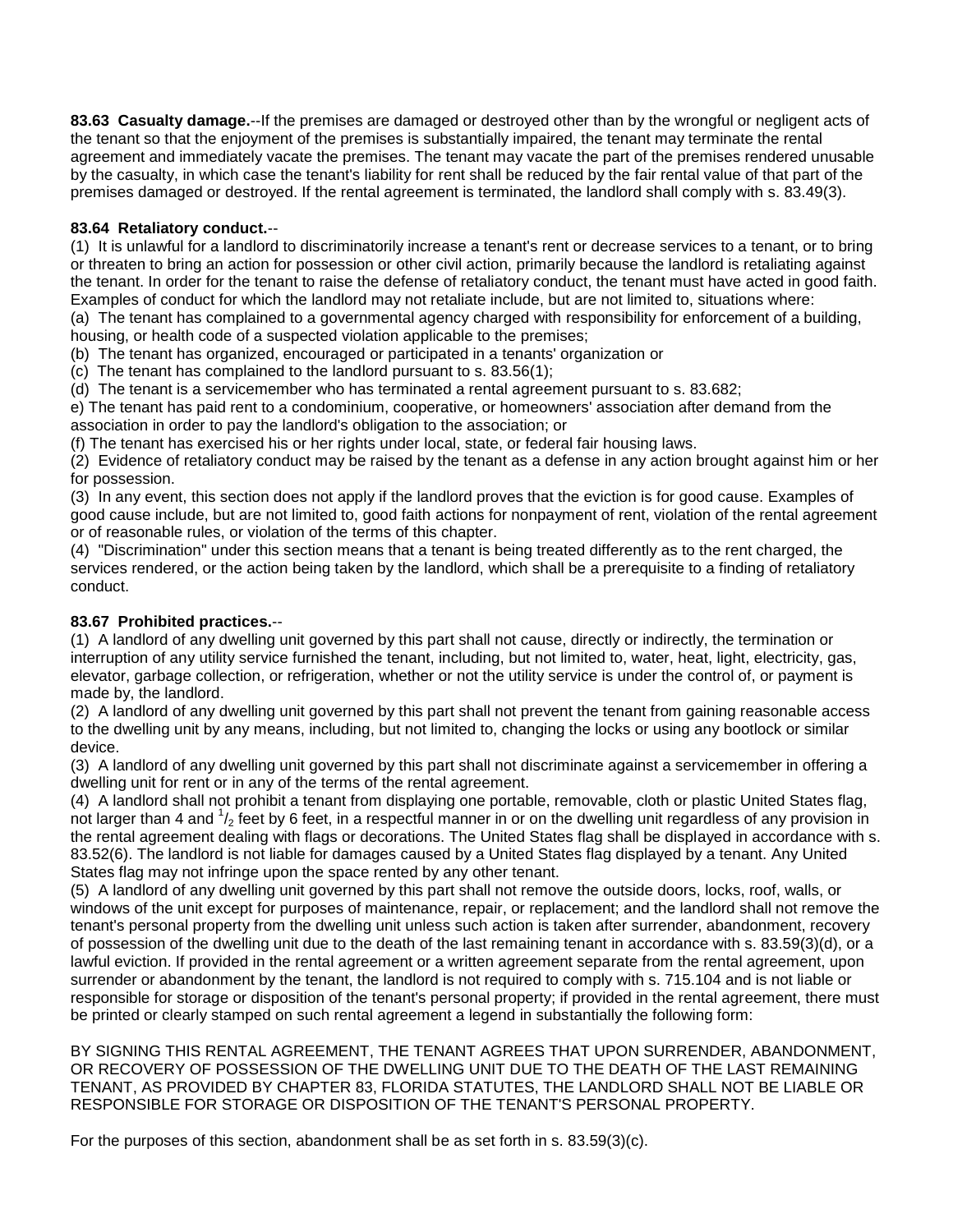(6) A landlord who violates any provision of this section shall be liable to the tenant for actual and consequential damages or 3 months' rent, whichever is greater, and costs, including attorney's fees. Subsequent or repeated violations that are not contemporaneous with the initial violation shall be subject to separate awards of damages. (7) A violation of this section constitutes irreparable harm for the purposes of injunctive relief.

(8) The remedies provided by this section are not exclusive and do not preclude the tenant from pursuing any other remedy at law or equity that the tenant may have. The remedies provided by this section shall also apply to a servicemember who is a prospective tenant who has been discriminated against under subsection (3).

# <span id="page-12-0"></span>**83.681 Orders to enjoin violations of this part.**--

(1) A landlord who gives notice to a tenant of the landlord's intent to terminate the tenant's lease pursuant to s. 83.56(2)(a), due to the tenant's intentional destruction, damage, or misuse of the landlord's property may petition the county or circuit court for an injunction prohibiting the tenant from continuing to violate any of the provisions of that part.

(2) The court shall grant the relief requested pursuant to subsection (1) in conformity with the principles that govern the granting of injunctive relief from threatened loss or damage in other civil cases.

(3) Evidence of a tenant's intentional destruction, damage, or misuse of the landlord's property in an amount greater than twice the value of money deposited with the landlord pursuant to s. 83.49 or \$300, whichever is greater, shall constitute irreparable harm for the purposes of injunctive relief.

# <span id="page-12-1"></span>**83.682 Termination of rental agreement by a servicemember.**--

(1) Any servicemember may terminate his or her rental agreement by providing the landlord with a written notice of termination to be effective on the date stated in the notice that is at least 30 days after the landlord's receipt of the notice if any of the following criteria are met:

(a) The servicemember is required, pursuant to a permanent change of station orders, to move 35 miles or more from the location of the rental premises;

(b) The servicemember is prematurely or involuntarily discharged or released from active duty or state active duty;

(c) The servicemember is released from active duty or state active duty after having leased the rental premises while on active duty or state active duty status and the rental premises is 35 miles or more from the servicemember's home of record prior to entering active duty or state active duty;

(d) After entering into a rental agreement, the servicemember receives military orders requiring him or her to move into government quarters or the servicemember becomes eligible to live in and opts to move into government quarters;

(e) The servicemember receives temporary duty orders, temporary change of station orders, or state active duty orders to an area 35 miles or more from the location of the rental premises, provided such orders are for a period exceeding 60 days; or

(f) The servicemember has leased the property, but prior to taking possession of the rental premises, receives a change of orders to an area that is 35 miles or more from the location of the rental premises.

(2) The notice to the landlord must be accompanied by either a copy of the official military orders or a written verification signed by the servicemember's commanding officer.

(3) In the event a servicemember dies during active duty, an adult member of his or her immediate family may terminate the servicemember's rental agreement by providing the landlord with a written notice of termination to be effective on the date stated in the notice that is at least 30 days after the landlord's receipt of the notice. The notice to the landlord must be accompanied by either a copy of the official military orders showing the servicemember was on active duty or a written verification signed by the servicemember's commanding officer and a copy of the servicemember's death certificate.

(4) Upon termination of a rental agreement under this section, the tenant is liable for the rent due under the rental agreement prorated to the effective date of the termination payable at such time as would have otherwise been required by the terms of the rental agreement. The tenant is not liable for any other rent or damages due to the early termination of the tenancy as provided for in this section. Notwithstanding any provision of this section to the contrary, if a tenant terminates the rental agreement pursuant to this section 14 or more days prior to occupancy, no damages or penalties of any kind will be assessable.

(5) The provisions of this section may not be waived or modified by the agreement of the parties under any circumstances.

# **83.683 Rental application by a servicemember.**—

(1) If a landlord requires a prospective tenant to complete a rental application before residing in a rental unit, the landlord must complete processing of a rental application submitted by a prospective tenant who is a servicemember, as defined in s. 250.01, within 7 days after submission and must, within that 7-day period, notify the servicemember in